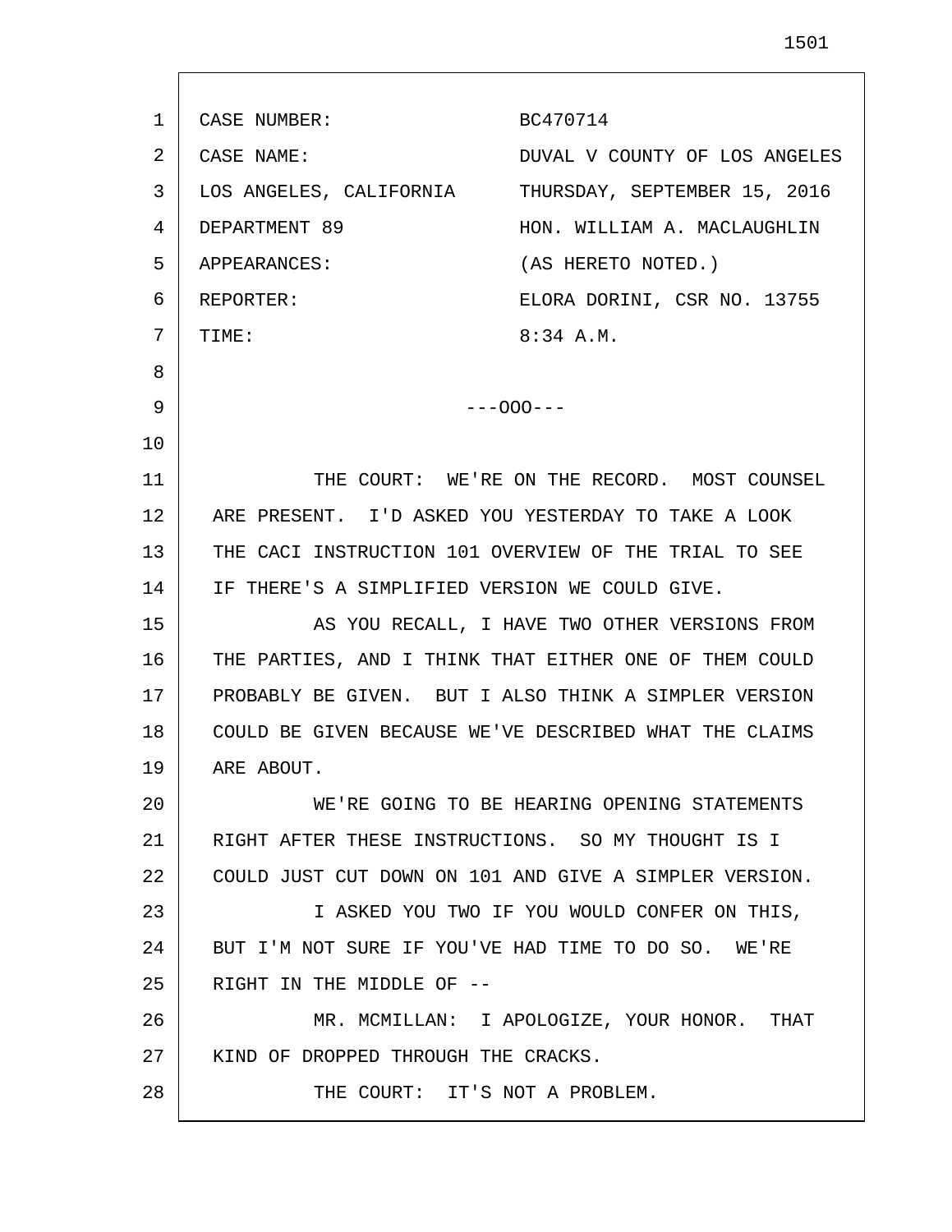1 2 3 4 5 6 7 8 9 10 11 12 13 14 15 16 17 18 19 20 21 22 23 24 25 26 27 28 MR. MCMILLAN: WELL, FOR PLAINTIFF'S PARTY, YOUR HONOR, IF YOU HAD SOMETHING PARTICULAR IN MIND IN TERMS OF WHAT TO CUT OUT, WE'LL DEFER TO YOUR JUDGMENT ON THAT. OR IF WE HAVE A LITTLE BIT OF TIME, WE COULD  $MAYBE$   $--$ THE COURT: YEAH. YOU HAVE SOME TIME. WE CAN GIVE A DESCRIPTION OF THE DIFFERENT CLAIMS. WE GAVE A DESCRIPTION FIRST. WE HAD THE STATEMENT OF THE CASE, TOO, AND THEN A MINI OPENING STATEMENTS, I THINK. I BELIEVE YOU COVERED EACH OF THE CLAIMS IN THE MINI OPENING. MR. MCMILLAN: I THINK WE DID GENERALLY. THE COURT: I DON'T KNOW THAT IT'S TOO IMPORTANT ANYWAY BECAUSE A LOT OF THESE CLAIMS WILL SOUND A LITTLE ARCANE TO THE JURORS AT THIS POINT. AND WHEN THEY GET ALL THE EVIDENCE IN THE CASE, AND EVENTUALLY WHEN WE GIVE THE INSTRUCTIONS AT THE END, IT WILL BRING IT TO TOGETHER. BUT ALSO CERTAINLY YOUR CLOSING ARGUMENTS WILL. BUT I BELIEVE YOUR OPENING STATEMENTS WILL AS WELL TODAY. SO MY THOUGHT IS THAT TO -- SIMPLY AS AN ALTERNATIVE TO FOR US TRYING TO ENTER ONE OF THESE TWO DIFFERENT VERSIONS THAT I JUST CUT DOWN ON 101 AND JUST USE THE PART OF 101 THAT DESCRIBES WHAT THE PROCEDURES ARE. MS. SWISS: THAT'S FINE FOR THE DEFENDANTS.

1502